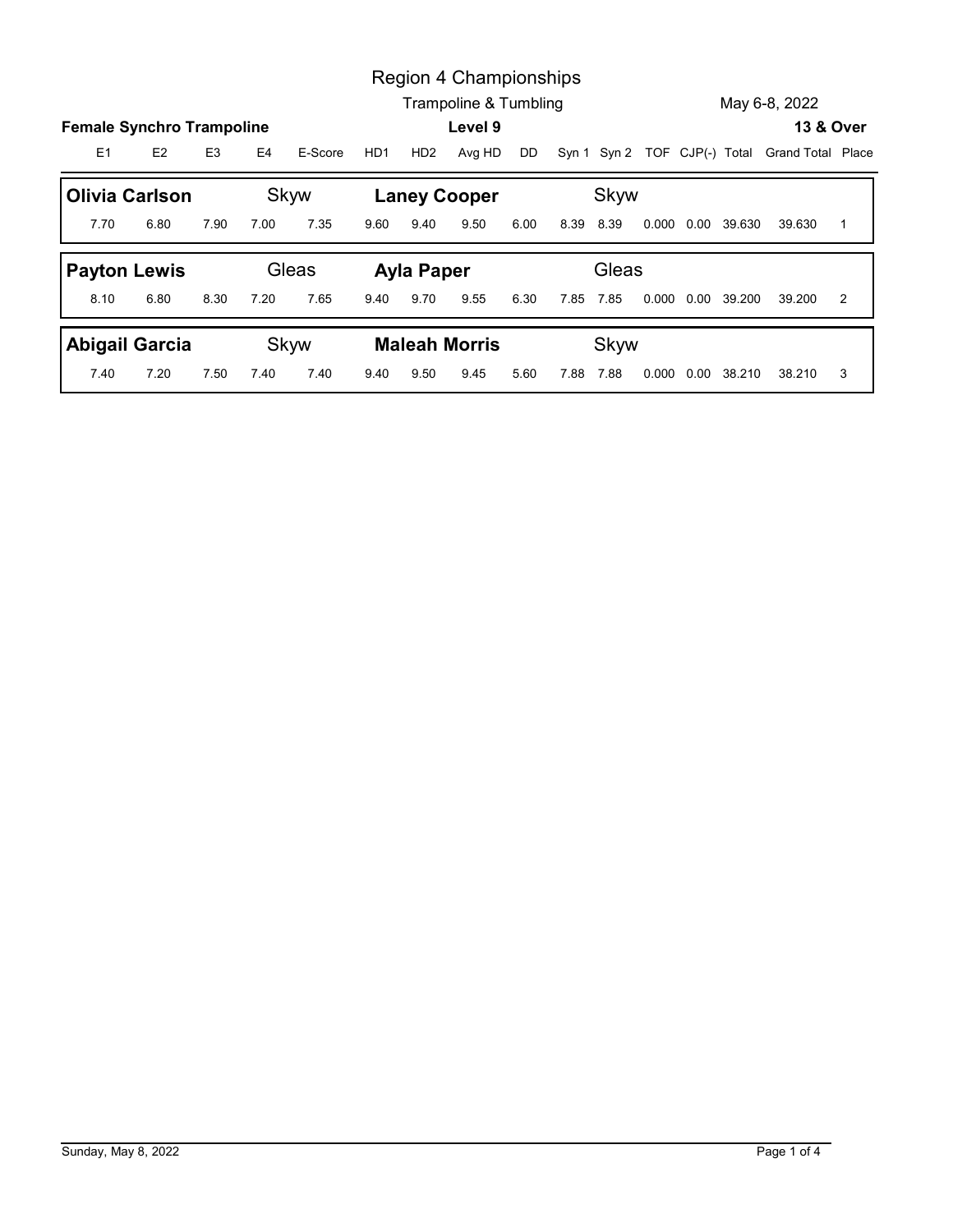|                                                         |      |                |      |              |      |                 | Region 4 Championships<br>Trampoline & Tumbling |      |           |      |  |                     | May 6-8, 2022                                  |                |
|---------------------------------------------------------|------|----------------|------|--------------|------|-----------------|-------------------------------------------------|------|-----------|------|--|---------------------|------------------------------------------------|----------------|
|                                                         |      |                |      |              |      |                 | Level 10                                        |      |           |      |  |                     | 14 & Under                                     |                |
| E1                                                      | E2   | E <sub>3</sub> | E4   | E-Score      | HD1  | HD <sub>2</sub> | Avg HD                                          | DD   |           |      |  |                     | Syn 1 Syn 2 TOF CJP(-) Total Grand Total Place |                |
|                                                         |      |                |      |              |      |                 |                                                 |      |           |      |  |                     |                                                |                |
| Lexi Arredondo<br>3.10                                  | 2.80 | 3.00           | 3.00 | Midw<br>3.00 | 3.60 | 4.00            | <b>Aubrey Kurczewski</b><br>3.80                | 3.50 | 3.00 3.00 | Midw |  | 0.000  0.00  16.300 | 16.300                                         | $\overline{1}$ |
| <b>Female Synchro Trampoline</b><br><b>Adriana Baca</b> |      |                |      | Midw         |      |                 | <b>Addison Karagias</b>                         |      |           | Midw |  |                     |                                                |                |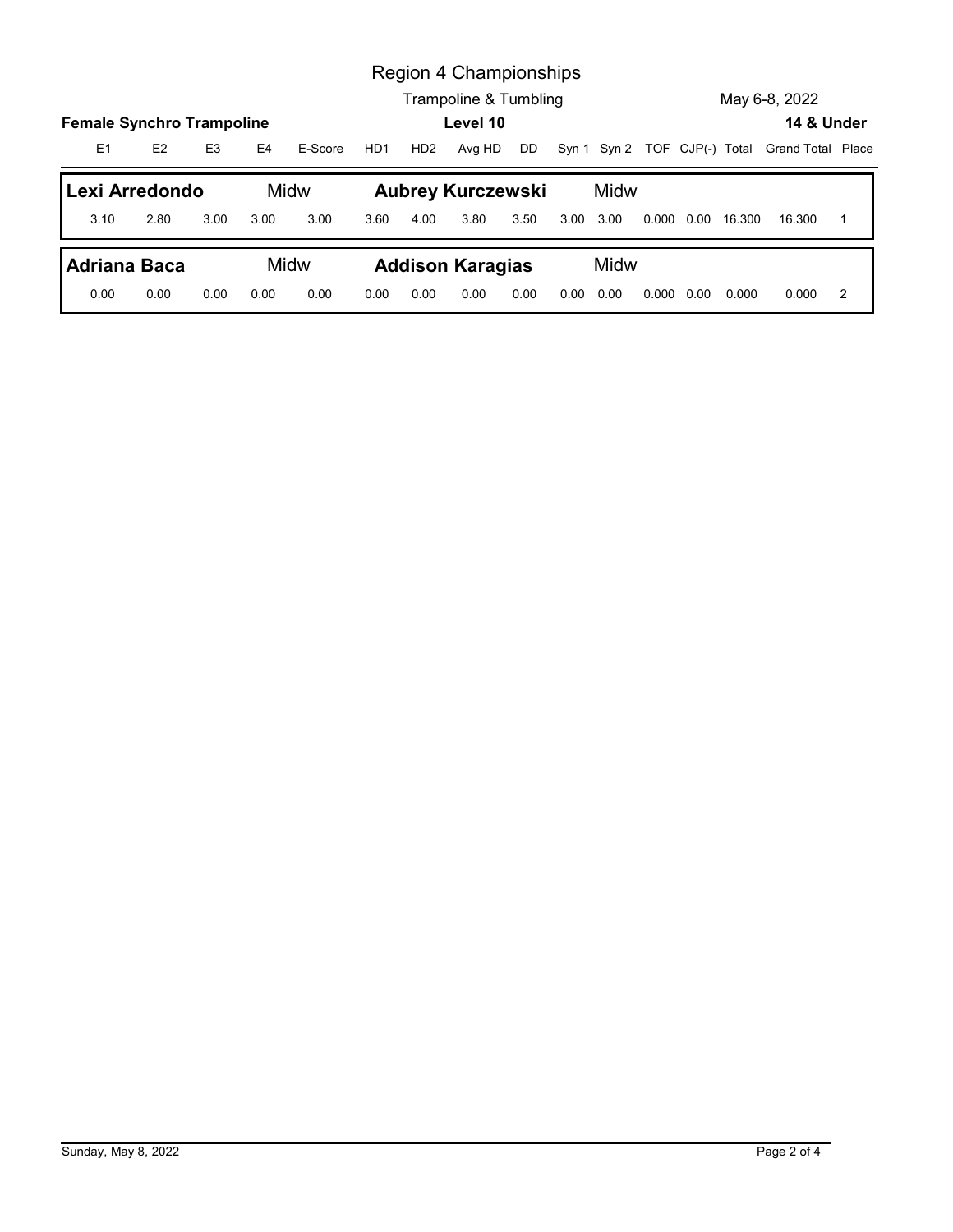|                                  |                |                |                |                  |     |                 | Region 4 Championships<br>Trampoline & Tumbling |    |       |  | May 6-8, 2022                                  |         |
|----------------------------------|----------------|----------------|----------------|------------------|-----|-----------------|-------------------------------------------------|----|-------|--|------------------------------------------------|---------|
| <b>Female Synchro Trampoline</b> |                |                |                |                  |     |                 | Level 10                                        |    |       |  |                                                | 15 & 16 |
| E1<br><b>Riley Cain</b>          | E <sub>2</sub> | E <sub>3</sub> | E <sub>4</sub> | E-Score<br>Airbo | HD1 | HD <sub>2</sub> | Avg HD<br><b>Jaelyn Raddish</b>                 | DD | Airbo |  | Syn 1 Syn 2 TOF CJP(-) Total Grand Total Place |         |